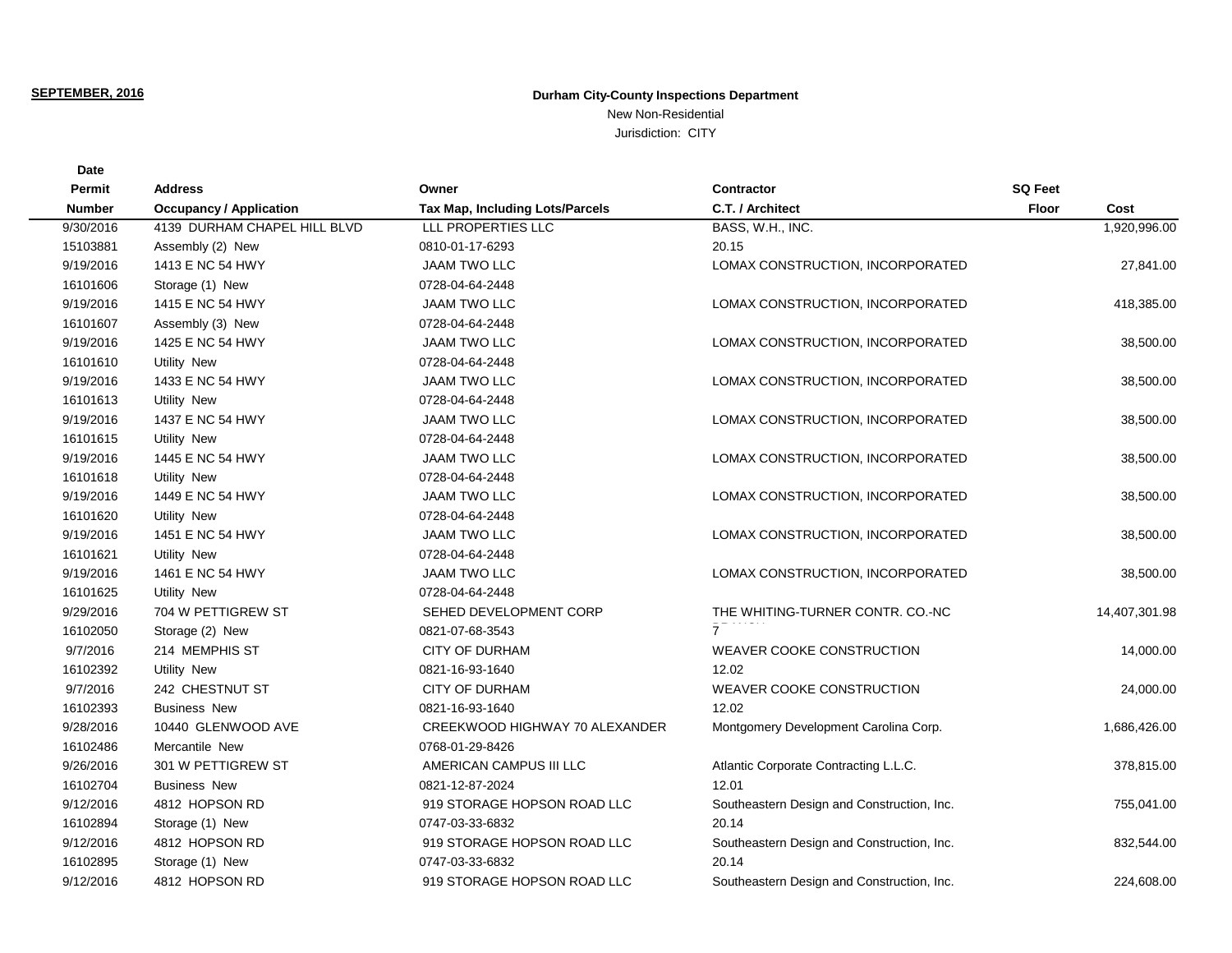## **SEPTEMBER, 2016**

**Date**

## **Durham City-County Inspections Department**

New Non-Residential

Jurisdiction: CITY

| Permit        | Address                        | Owner                                  | <b>Contractor</b>                   | <b>SQ Feet</b> |              |
|---------------|--------------------------------|----------------------------------------|-------------------------------------|----------------|--------------|
| <b>Number</b> | <b>Occupancy / Application</b> | <b>Tax Map, Including Lots/Parcels</b> | C.T. / Architect                    | Floor          | Cost         |
| 16102896      | Storage (1) New                | 0747-03-33-6832                        | 20.14                               |                |              |
| 9/14/2016     | 1615 INFINITY RD               | CITY OF DURHAM                         | CROWDER CONSTRUCTION CO             |                | 800,627.00   |
| 16102944      | Hazardous (3) New              | 0835-04-72-9653.SPL                    | 16.01                               |                |              |
| 9/14/2016     | 1615 INFINITY RD               | CITY OF DURHAM                         | CROWDER CONSTRUCTION CO             |                | 839,733.00   |
| 16102945      | <b>Business New</b>            | 0835-04-72-9653.SPL                    | 16.01                               |                |              |
| 9/6/2016      | 4058 STIRRUP CREEK DR          | SCANNELL PROPERTIES #233 LLC           | Edwards Construction Services, Inc. |                | 6,954,238.00 |
| 16102950      | Storage (1) New                | 0748-02-79-3803                        | 20.14                               |                |              |
| 9/29/2016     | 4601 UNIVERSITY DR             | <b>CORIUM LLC</b>                      | BALFOUR BEATTY CONSTRUCTION-        |                | 806,979.00   |
| 16103009      | Utility New                    | 0810-13-03-3457                        | 20.16                               |                |              |
| 9/29/2016     | 1820 JAMES ST                  | TROSA RESIDENTIAL INC                  | WILSON, C.T., CONST. CO.            |                | 2,250,000.00 |
| 16103321      | <b>Business New</b>            | 0821-17-11-4381                        | 6                                   |                |              |
| 9/27/2016     | 1615 INFINITY RD               | <b>CITY OF DURHAM</b>                  | CROWDER CONSTRUCTION CO             |                | 564,396.00   |
| 16103563      | Factory Industrial (2) New     | 0835-04-72-9653.SPL                    | 16.01                               |                |              |